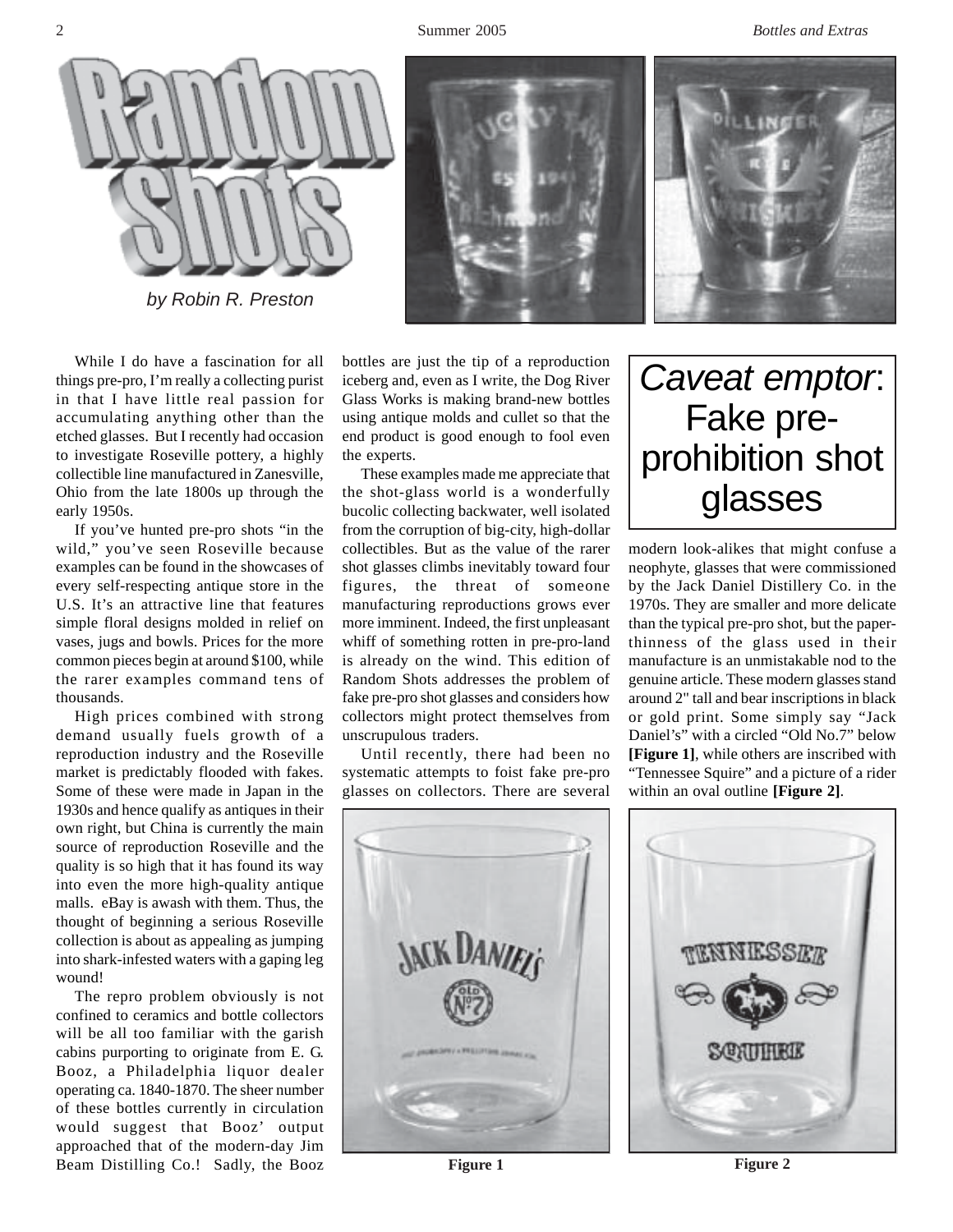## *Bottles and Extras* Summer 2005 3

The labels on these glasses are unmistakably modern but they do make interesting additions to a pre-pro collection. Note that while Tennessee Squire glasses are quite common, Jack Daniel's is such a desirable brand that they command prices that match and often exceed that of a generic pre-pro! No doubt someone enterprising soul will be making fakes of the Jack Daniel's reproductions in the near future.

The glasses shown in **Figure 3 and 4** *are* pre-prohibition, or at least the vessels are. These art glasses were created by a prepro collector who applied new labels to vintage glass blanks. With glass in hand, it's easy for an experienced collector to identify the etching as new, but it would be impossible to make this determination from an auction photograph, for example. One could easily imagine the glass in Figure 4 fetching well in excess of \$100 on eBay if a line of text that included the words "whiskey" or "San Francisco" were added.





These glasses were made as an artistic exercise and were not meant to defraud. Indeed, when one of them was sold online, it came with a clear disclaimer about its authenticity and origins. But over the past couple of years, at least one individual has been running auctions that feature contemporary shot glasses with homecooked labels designed to look antique. The seller has been careful to make no claims regarding age but, by the same token, has never indicated their true lineage. Fortunately, the first few offerings were so clumsy that no-one was interested in buying them **[Figures 5 and 6]**.





The inscriptions on the replicas mimic the ubiquitous acid-etching seen on the older glasses but they've been applied to heavy cheaters that are obviously contemporary. Also, while Old Crow is a brand name whose roots lie in pre-pro years, the inscriptions on both this glass and the Stony Ridge **[Figure 6]** could well be of recent design and hence one could easily dismiss both glasses as folk art.

The first indication that these shots were actually an attempt to deceive came in the form of a glass bearing the name Louis Taussig & Co., a company based in San Francisco from ca. 1873 - 1918. The same glass later appeared paired with an ashtray bearing an identical inscription. Since Taussig & Co. disappeared with Prohibition, there could be only one reason to offer this glass at auction without a disclaimer, and that was to defraud.







This and many of the subsequent reproduction glasses sported labels that might easily have been copied from standard reference texts, but others bore designs that were unlisted, suggesting that the creator had knowledge of, and access to, a number of genuinely old glasses. But since all of these "fantasy" shots listed with a starting price of a few dollars and still failed to attract bidders, their existence remained of academic interest only. [See examples illustrated in **Figure 8** on the next page.]

This all changed when the Foust glass shown in **Figure 9** listed on eBay. Billy Foust's Distillery was located in Glen Rock, Pa., and for unknown reasons, has gathered a cult-like following over the years. Shot glasses produced by the company during its pre-pro operations have been welldocumented and are highly sought-after, the rarest being a pair of shots featuring a label in the base under glass. The more common of the pair displays the distillery name in black text against a white enamel background and sells in the \$250 - \$350 range, whereas a rarer red-on-white version **[Figure 10]** sells for double or triple that amount.

This same authentic pre-pro design is reproduced in crudely-rendered form on the